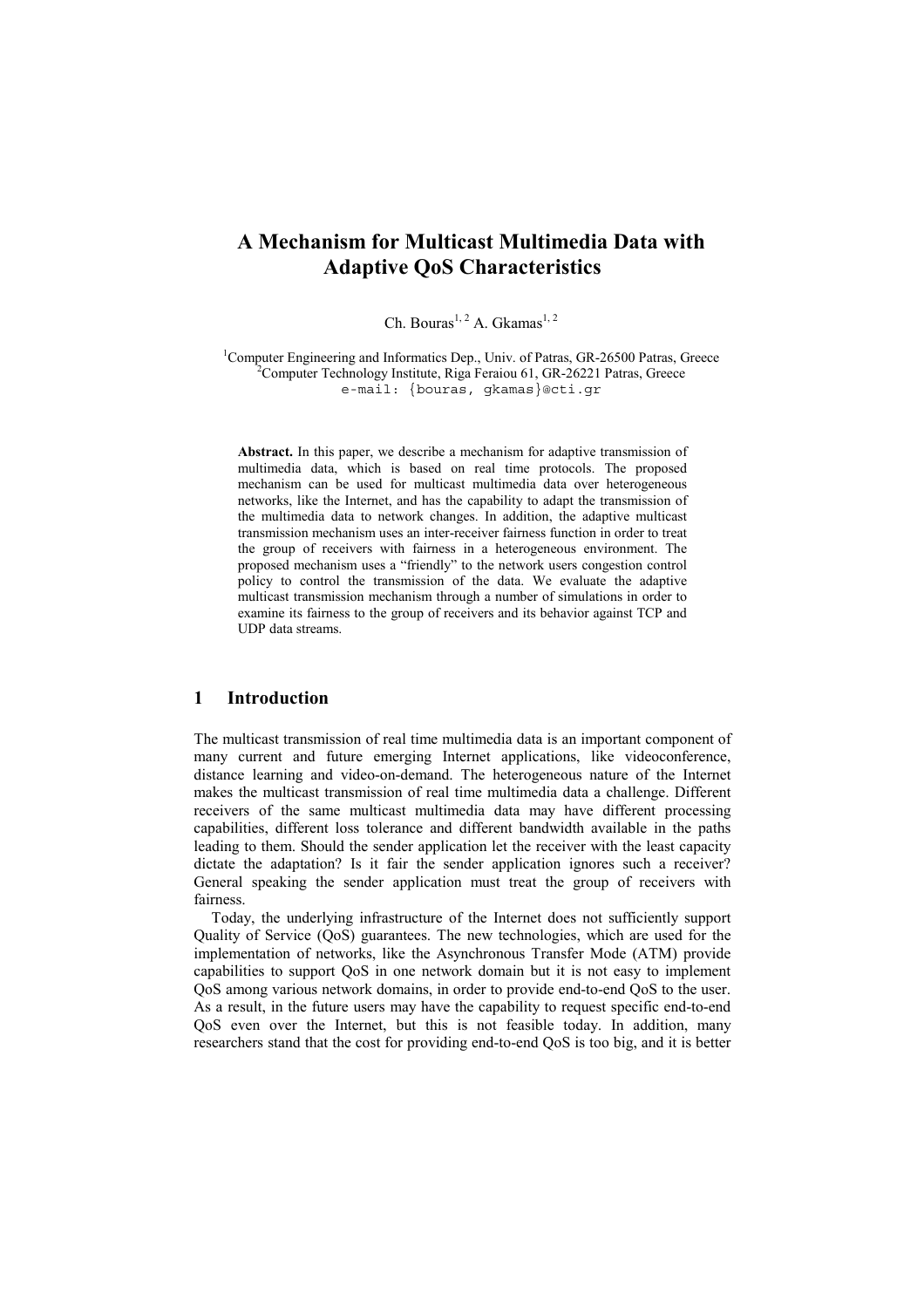to invest on careful network design and careful network monitoring, in order to identify and upgrade the congested network links ([[6\]\)](#page-14-0).

The proposed mechanism uses RTP/RTCP (Real time Transmission Protocol / Real time Control Transmission Protocol) ([\[15\]](#page-14-0)) for the transmission of the multimedia data. The RTP protocol seems to be the de facto standard for the transmission of multimedia data over the Internet and is used by mbone tools (vit, vat, etc) and ITU H.323 applications. In addition RTCP offers capabilities for monitoring the transmission quality of multimedia data. We use RTCP for the implementation of the network monitoring capabilities of the proposed mechanism.

In this paper, we concentrate on the implementation of a mechanism for monitoring the network condition and estimating the appropriate transmission rate for multicast multimedia data in one multicast stream, in order to satisfy most the heterogeneous group of receivers. The most prominent feature of the proposed adaptive multicast transmission mechanism is that the proposed mechanism provides the most satisfaction to the group of receivers, with the current network condition, and at the same time is trying to have "friendly" behavior to other network applications. In addition, the network monitoring capabilities, of the proposed mechanism, is based on a combination of parameters in order to determine the network conditions. Moreover, all the required modules for the implementation of the adaptive transmission mechanism are located on the server side only. This means, that any application, which is compatible with the transmission of multimedia data through RTP sessions (for example mbone tools) can access our service and benefit from its adaptive transmission characteristics.

The multicast transmission of multimedia data over the Internet has to accommodate receivers with heterogeneous data reception capabilities. To accommodate heterogeneity, the sender application may transmit one multicast stream and determine the transmission rate that satisfy most the receivers ([[3\]](#page-13-0), [[1\]](#page-13-0), [[16\],](#page-14-0) [[9\]](#page-14-0), [\[13\]](#page-14-0)), may transmit at multiple multicast streams with different transmission rates and allocate receivers at each stream ([\[8\]](#page-14-0), [[5\]](#page-13-0)) or may use layered encoding and transmit each layer to a different multicast stream ([\[11\]](#page-14-0), [[4\]](#page-13-0), [[20\]](#page-14-0)). An interesting survey of techniques for multicast multimedia data over the Internet is presented in paper [[10\]](#page-14-0). It is important for adaptive real time applications to have "friendly" behavior to the dominant transport protocols of today's Internet ([[7\]](#page-14-0)). Paper [[14\]](#page-14-0) presents an end-toend rate-based congestion control mechanism for the transmission of real time data in the Internet, which follows the macroscopic behavior of TCP.

The subject of adaptive multicast of multimedia data over networks with the use of one multicast stream has engaged researchers all over the world. During the adaptive multicast transmission of multimedia data in a single multicast stream, the sender application must select the transmission rate that satisfies most the receivers with the current network conditions. Three approaches can be found in the literature for the implementation of the adaptation protocol in a single stream multicast mechanism: equation based ([\[13\]](#page-14-0)), network feedback based ([[3\]](#page-13-0), [[1\]](#page-13-0), [[16\],](#page-14-0) [[9\]](#page-14-0)) or based on a combination of the above two approaches ([[17\]\)](#page-14-0). I. Busse et al. in [[3\]](#page-13-0) select the appropriate transmission rate based on the percentage of the receivers that are congested and the percentage of the receivers that are loaded. D. Sisalem in [\[16\]](#page-14-0) proposes the Loss Based Adjustment (LBA) mechanism for selecting the appropriate transmission rate. The LBA mechanism is using the number of receivers (among other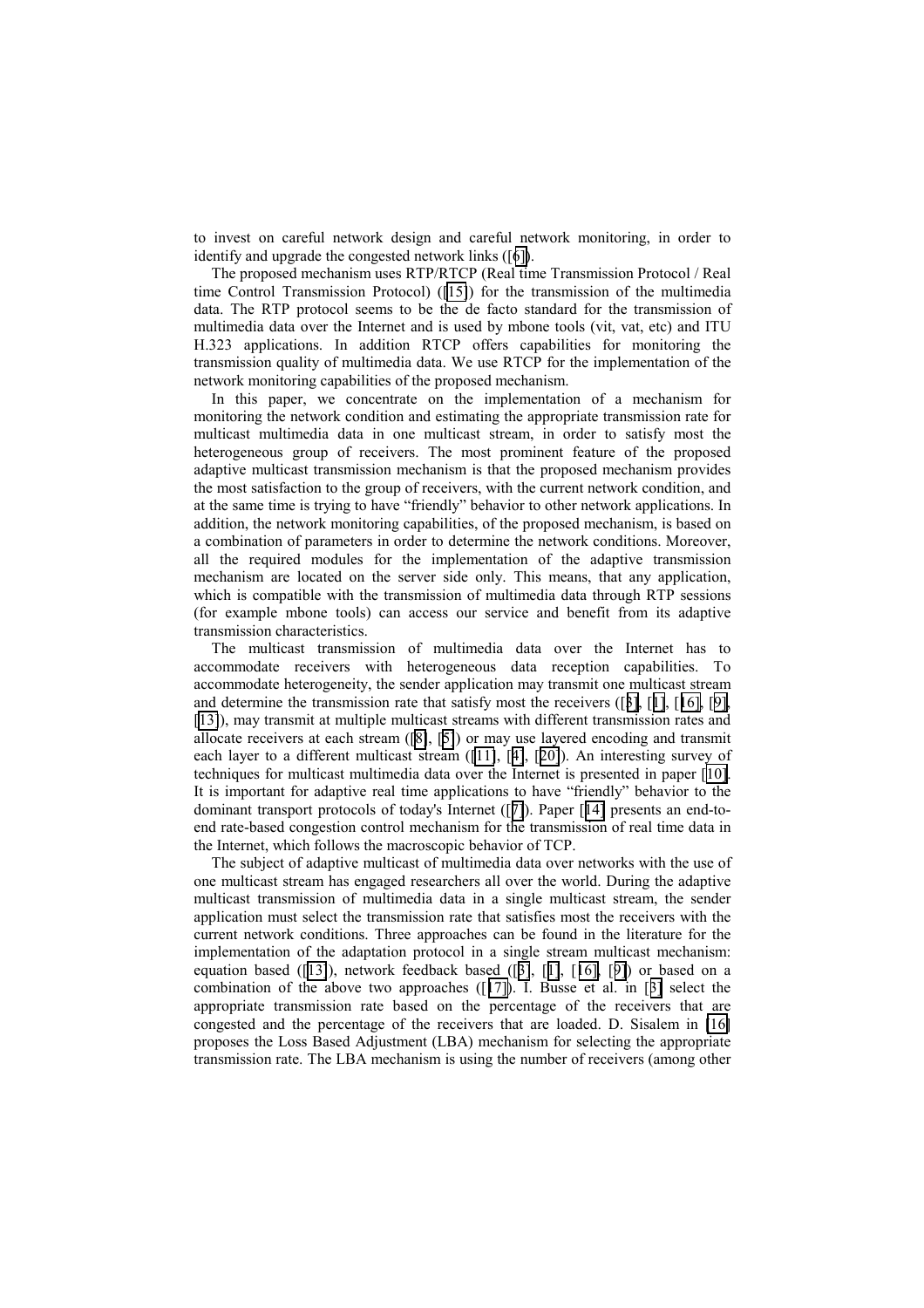parameters) in order to select the appropriate transmission rate. D. Sisalem et al. in [\[17\]](#page-14-0) extend the LBA mechanism in order to use an equation based adaptation mechanism, except of the network feedback based adaptation mechanism. H. Smith et al. in [\[18\]](#page-14-0) propose the Target Bandwidth Rate Control (TBRC) mechanism. The TBRC mechanism is using the dependency of the packets during the multicast transmission (among other parameters) in order to maximize the usable bandwidth for the receivers. T. Jiang et al. in [\[9\]](#page-14-0) introduce the Receiver Fairness ( *RF* ) and the Inter-Receiver Fairness ( *IRF* ) functions. The sender application is using the *RF* and *IRF* functions in order to determine the rate that satisfy most the group of receivers.

In this paper we present a mechanism for adaptive multicast of multimedia data over networks with the use of one multicast stream based on network feedback. The proposed mechanism is an extension of our work presented in [[2\]](#page-13-0). Paper [[2\]](#page-13-0) presents an unicast congestion control mechanism for adaptive multimedia applications. The rest of this paper is organized as follows: In section 2, we give a brief overview of the adaptive multicast transmission mechanism. Section 3 presents the algorithms on which the operation of adaptive multicast transmission mechanism is based. Detailed description of our simulation results is presented in section 4. Finally, section 5 concludes the paper and discusses some of our future work.

### **2 Overview of Adaptive Multicast Transmission Mechanism**

This section gives an overview of the adaptive multicast transmission mechanism operation. We assume that we have a sender application, which transmits multimedia data to a group of n receivers with the use of multicast in one stream. The sender application is using RTP/RTCP protocols for the transmission of the multimedia data. Receivers receive the multimedia data and inform the sender application for the quality of the transmission with the use of RTCP receiver reports. The sender application collects the RTCP receiver reports, analyses them and determines the transmission rate  $r$  that satisfy most the group of receivers with the current network conditions.



**Fig. 1.** Architecture of adaptive multicast transmission mechanism

The sender application keeps information about each receiver i, and each time receives one RTCP receiver report from receiver i, estimates the receiver i's preferred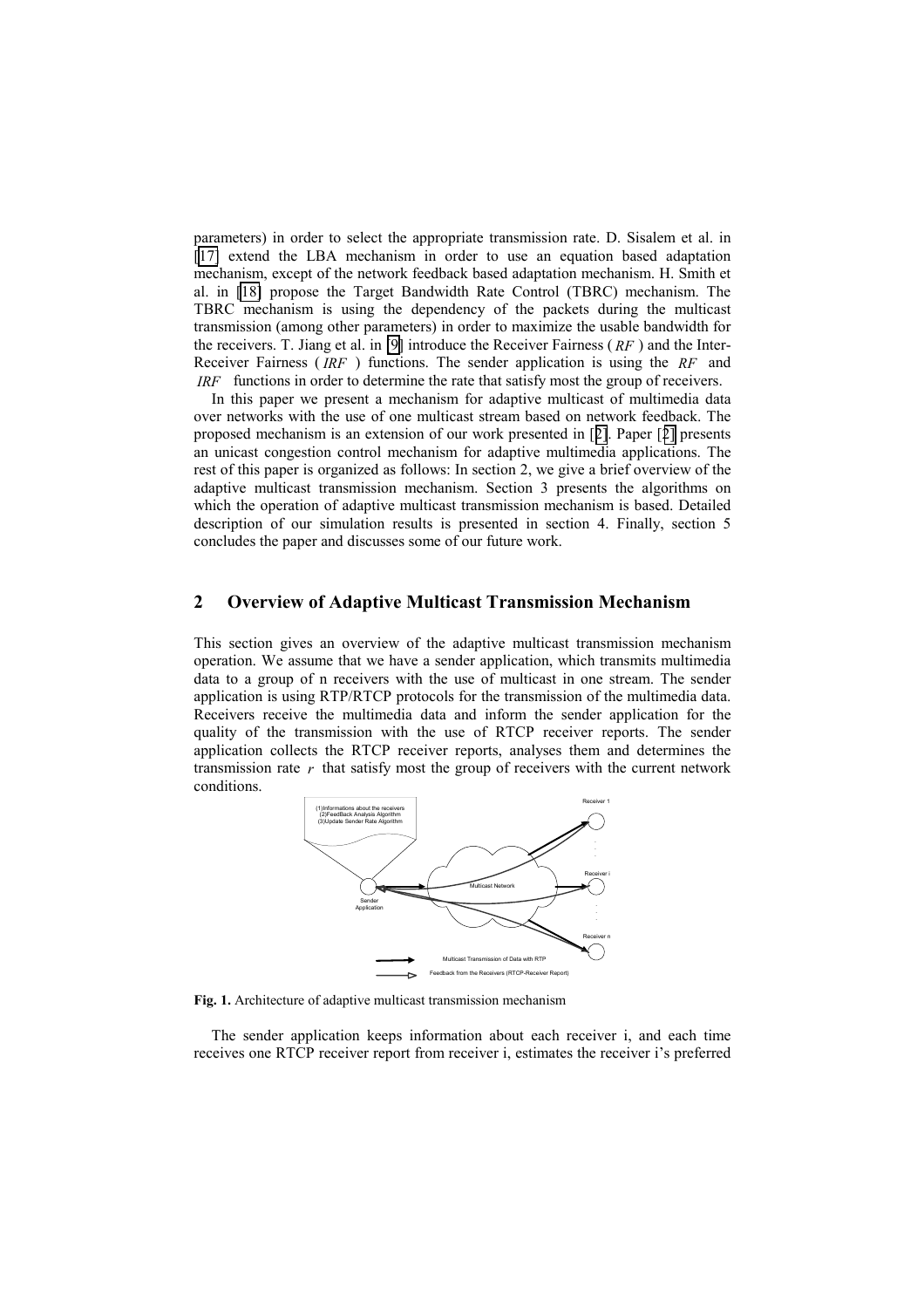transmission rate  $r_i$  (which represent the transmission rate that this receiver will prefer if it was the only one receiver in the multicast transmission of the multimedia data). The estimation of receiver i's preferred transmission rate  $r_i$  is done with the use of feedback analysis algorithm, which is described in section [3.1.](#page-4-0) The feedback analysis algorithm is an extension of our work, which is presented in [[2\].](#page-13-0)

The sender application uses the *IRF* and  $RF<sub>i</sub>$  functions which are presented in [[9\]](#page-14-0), in order to determine the transmission rate that satisfy most the group of receivers. *RF*  $\,i$  function for the receiver i is defined in [\[9\]](#page-14-0) as follows:

$$
RF_i(r) = \frac{\min(r_i, r)}{\max(r_i, r)}
$$
 (1)

Where  $r_i$  is the transmission rate that the receiver i prefers  $(r_i$  represents the transmission rate that this receive will prefer, if it was the only one receiver in the multicast transmission of the multimedia data) and  $r$  is the transmission rate that the sender application is planning to use. From the equation (1) it is obvious that the  $RF_i$ function has values in [0.0, 1.0], and the receiver i is satisfied when the  $RF_i \approx 1.0$  and complete satisfied when  $RF_i = 1.0$  (when  $r_i = r$ ). The receiver i is not satisfied when the  $RF_i \ll 1.0$ . Receiver i can encounter dissatisfaction either of packet loss (when  $r_i \leq r$ ) or of unutilized bandwidth (when  $r_i > r$ ). *IRF* function for a group of n receivers is defined in [\[9\]](#page-14-0) as follows:

$$
IRF(r) = \sum_{i=1}^{n} a_i * RF_i(r)
$$
 (2)

subject to  $\sum_{i=1}^{n} a_i =$  $\sum_{i=1}^n a_i$ 1 and  $0 \le a_i \le 1, 0, i = 1, ..., n$ .

-

Where  $r$  is the transmission rate that the sender application is planning to use and  $a_i$  is the weight of the receiver i to the computation of the *IRF* value. From the equation (2), it is obvious that for greater values of *IRF* function the group of receivers is more satisfied and for lesser values of *IRF* function the group of receivers is less satisfied.

The sender application in repeated time spaces estimates the transmission rate *r* for the multicast transmission of the multimedia data. The sender application is using as satisfaction measurement the *IRF* function defined in equation (2) and is usually treating all receivers as equal, which means that the weight  $a_i$  for all the receivers  $i, i = 1...n$  in *IRF* function is  $a_i = \frac{1}{n}$ . If the sender application wants to treat unequally the group of receivers, can assign priority to some receivers with the use of

<sup>&</sup>lt;sup>1</sup> The number n of the receivers can easily be computed by the RTCP protocol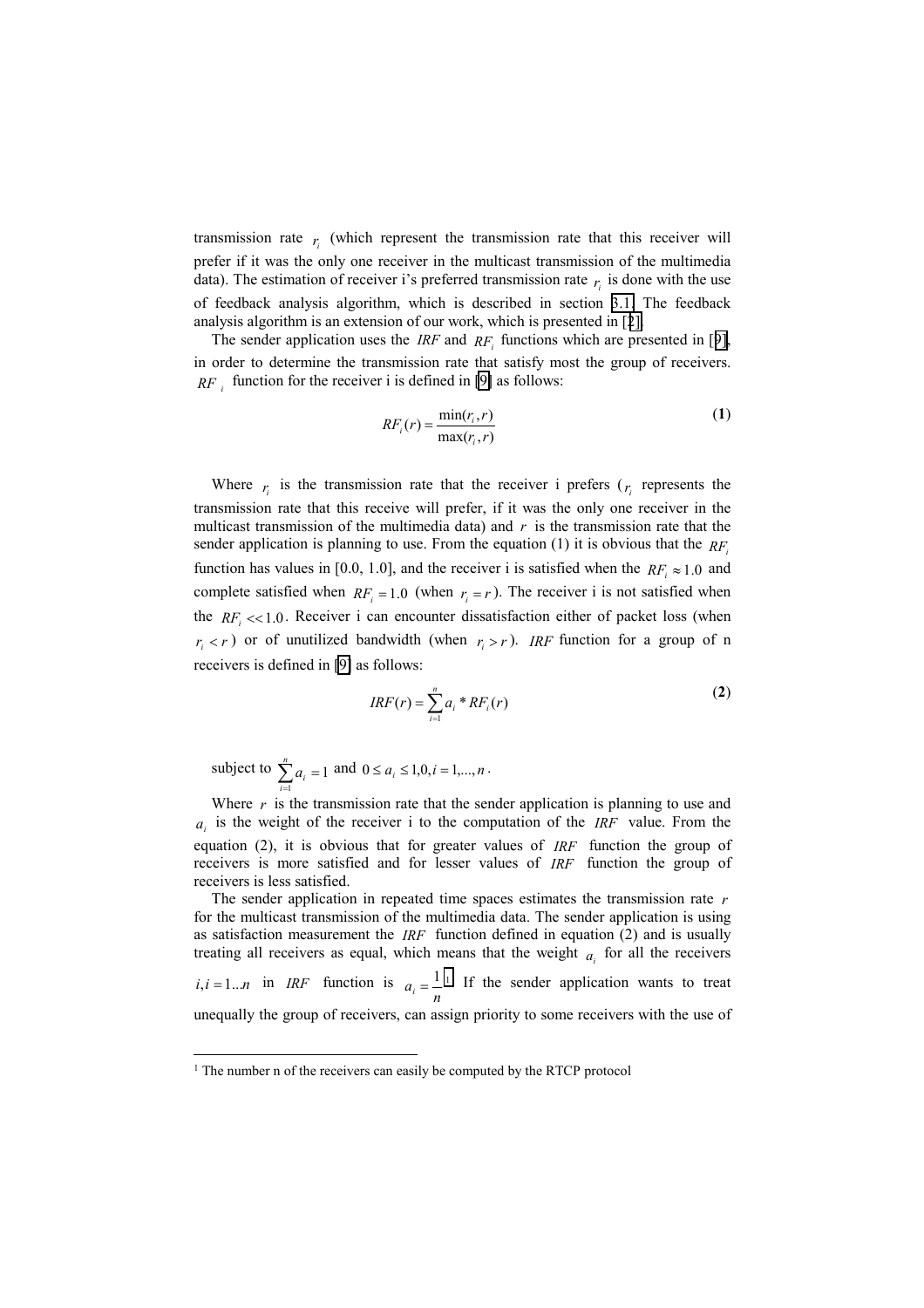<span id="page-4-0"></span>unequal  $a_i$  values. The sender application estimates the transmission rate  $r$  for the multimedia data with the use of update sender rate algorithm, which is described in section [3.2.](#page-6-0) Figure 1 shows the architecture of the proposed adaptive multicast transmission mechanism.

# **3 Algorithms of Adaptive Multicast Transmission Mechanism**

This section gives a detailed description of the algorithms on which the operation of adaptive multicast transmission mechanism is based. We present two algorithms: (1) The feedback analysis algorithm which is used for the estimation of receiver i's  $r<sub>i</sub>$ 

preferred transmission rate and (2) the update sender rate algorithm which is used for the estimation of sender transmission rate *r* .

# **3.1 Feedback Analysis Algorithm - Estimation of Receiver i's**  $r_i$  **Preferred Transmission Rate**

Feedback analysis algorithm analyses the feedback information that the receiver i sends to the sender application (with the use of RTCP receiver reports), concerning the transmission quality of the multimedia data. Every time the sender application receives a RTCP receiver report from the receiver i, runs the feedback analysis algorithm in order to estimate the preferred transmission rate  $r_i$ , which will satisfy the

receiver i. The receiver i's preferred transmission rate  $r<sub>i</sub>$  represent the transmission rate that this receiver will prefer if it was the only one receiver in the multicast transmission of the multimedia data.

Feedback analysis algorithm is using the values of packet loss rate and the delay jitter from the RTCP receiver report and passes them through the appropriate filters. The use of filters is essential in order to avoid a solely phenomenon to affect the behavior of the feedback analysis algorithm and lead to wrong estimations of the receiver i's preferred transmission rate  $r<sub>i</sub>$ . More particularly the value of the packet loss rate passes the following filter:

$$
LR^{i}{}_{new} = a * LR^{i}{}_{old} + (1-a) * LR^{i}{}_{net}
$$
 (3)

Where:  $LR^i_{new}$ : The new filtered value of packet loss rate for the receiver i.  $LR^i_{old}$ : The previous filtered value of packet loss rate for the receiver i (When the multicast transmission of the data starts  $LR^{i}{}_{old} = 0$ .  $LR^{i}{}_{net}$ : The value of the packet loss rate from the RTCP receiver report that the receiver i sent.  $a$ : This parameter specifies how aggressive the feedback analysis algorithm will be to the values of the packet loss rate, which receives from the RTCP receiver report. For the parameter *a* stands  $0 \le a \le 1$ . The value of the delay jitter passes the following filter:

$$
J^i_{new} = \beta^* J^i_{old} + (1 - \beta)^* J^i_{net}
$$
 (4)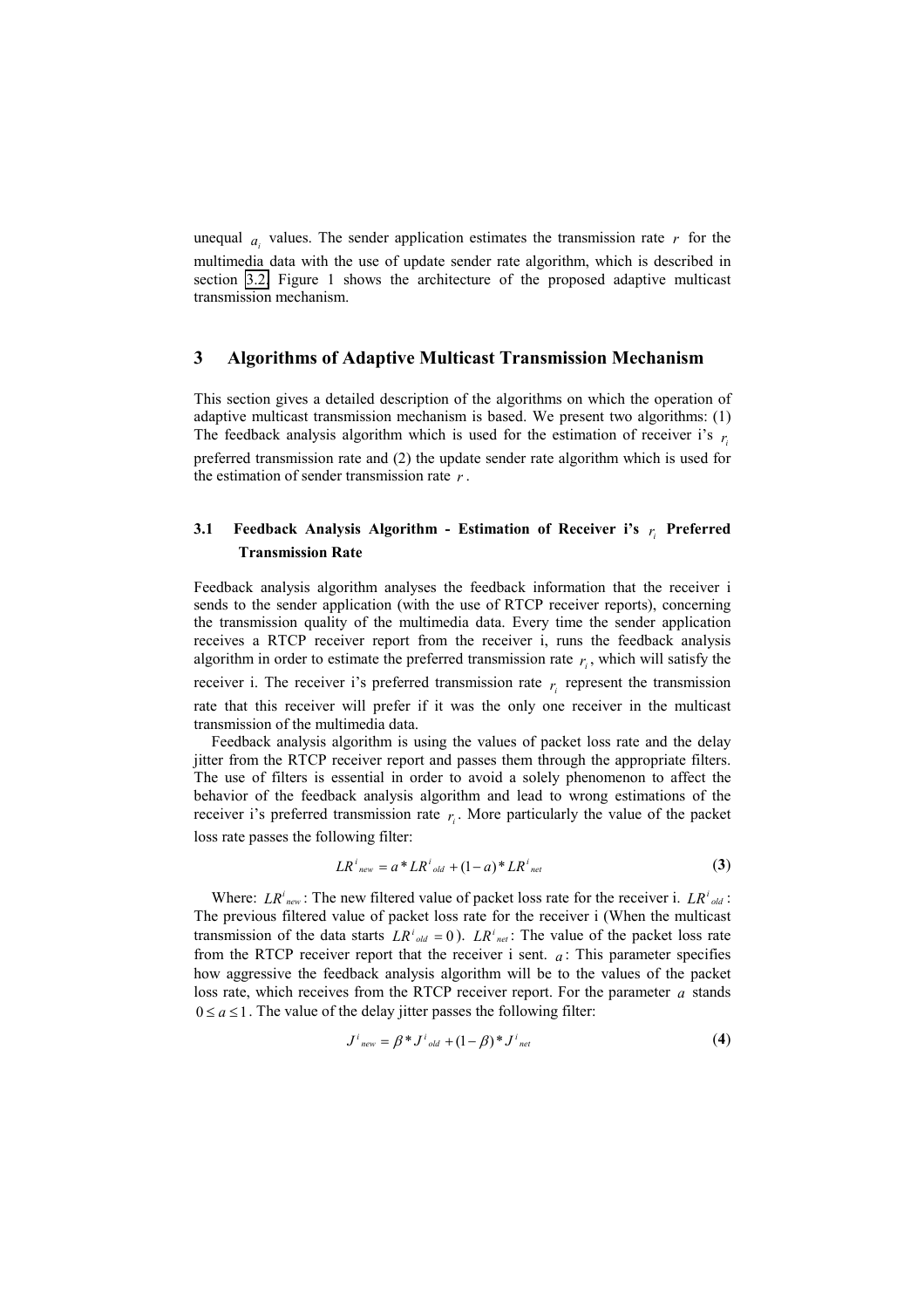Where:  $J^i_{\text{new}}$ : The new filtered value of delay jitter for the receiver i.  $J^i_{\text{old}}$ : The previous filtered value of delay jitter for the receiver i (When the transmission of the data starts  $J^i_{old} = 0$ ).  $J^i_{net}$ : The value of the delay jitter from the RTCP receiver report that the receiver i sent.  $\beta$ : This parameter specifies how aggressive the feedback analysis module will be to the values of the delay jitter, which receives from the RTCP receiver report. For the parameter  $\beta$  stands  $0 \le \beta \le 1$ .

We can designate the operation of the feedback analysis algorithm with the appropriate selection of  $\alpha$  and  $\beta$  parameters values. The feedback analysis algorithm characterizes the network on the following conditions, based on the filtered values of packet loss rate and delay jitter: (1) Condition congestion*:* When the network is in congestion condition, the packet loss rate is high and the transmission quality of the data is low. The receiver i encounters dissatisfaction due to packet losses. In this case the receiver i's preferred transmission rate  $r<sub>i</sub>$  is less than the current transmission rate. (2) Condition load: When the network is in load condition the transmission quality is good. The packet loss rate is in affordable value, which does not cause problems to the presentation of the multimedia data. The current transmission rate satisfies the receiver i. In this case the receiver i's preferred transmission rate  $r<sub>i</sub>$  is near to the current transmission rate. (3) Condition unload: When the network is in unload condition either packet losses does not exist or the packet loss rate is very small. The receiver i encounters dissatisfaction due to unutilised bandwidth. In this case receiver i's the preferred transmission rate  $r<sub>i</sub>$  is more than the current transmission rate.

The changes among the network conditions for the receiver i are based on the filtered values of the packet loss rate and delay jitter concerning this receiver. More particularly, for the packet loss rate we define two values  $LR_c$  (congestion packet loss rate) and *LR<sub>u</sub>* (unload packet loss rate), which control the changes among the network conditions based on the following procedure:

$$
if (LRinew \ge LRc) \rightarrow congestion
$$
  
\n
$$
if (LRu < LRinew < LRc) \rightarrow load
$$
  
\n
$$
if (LRinew \le LRu) \rightarrow unload
$$
\n(5)

The analysis of the filtered delay jitter by the feedback analysis algorithm is based on the fact that abrupt increase of delay jitter may denote that the queues of the routers on the transmission path to receiver i had been overloaded and this may cause congestion to the network during the next moments. Feedback analysis algorithm apprehends the abrupt increase of delay jitter as a precursor of network congestion and set the network condition for receiver i to congestion. More particularly the feedback analysis algorithm uses the following procedure for the analysis of filtered delay jitter:

$$
if (Ji_{new} > \gamma * Ji_{old}) \to congestion
$$
 (6)

Where  $\gamma$  is a parameter, which specifies how aggressive the feedback analysis algorithm will be to the increase of delay jitter. In other words  $\gamma$  specifies quantitatively the expression "abrupt increase of delay jitter".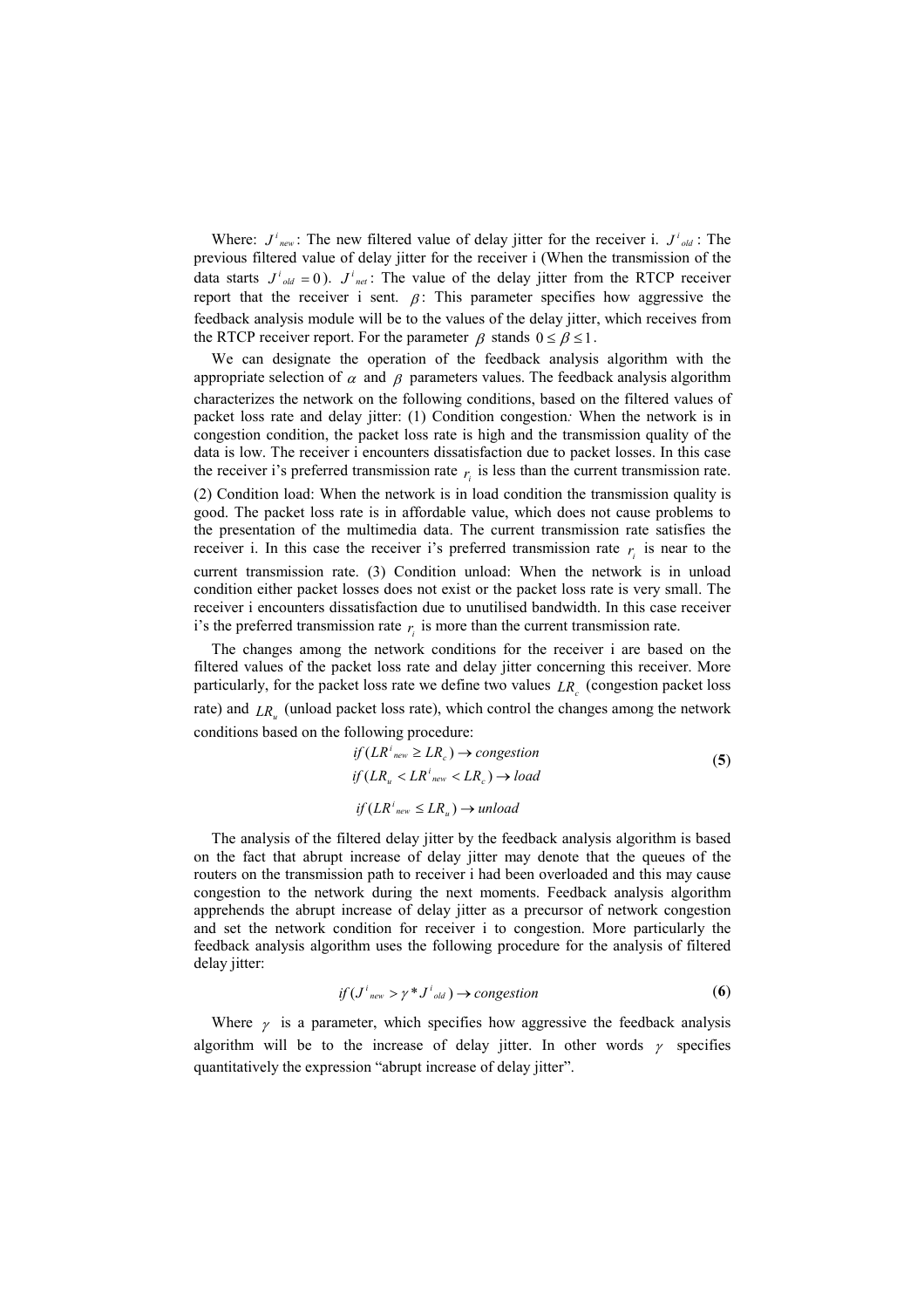<span id="page-6-0"></span>In order to estimate the new value of the receiver i's preferred transmission rate  $r<sub>i</sub>$ , we use the following procedure:

if (network = unload) 
$$
\rightarrow r_{i-new} = r_{i-old} + R_{increase}
$$
  
\nif (network = load)  $\rightarrow r_{i-new} = r_{i-old}$   
\nif (network = congestion)  $\rightarrow r_{i-new} = r_{i-old} * (1 - LR^{i}{}_{new})$ 

$$
r_{i-old} = r_{i-new}
$$

Where:  $r_{i-mew}$ : The new value of the receiver i's preferred transmission rate  $r_i$ .  $r_{i-old}$ : The old value of the receiver i's preferred transmission rate  $r_i$ .  $R_{increase}$ : The factor with which the sender application increases the transmission rate in the case of available bandwidth.

When the network condition of receiver i is unload, we increase the preferred transmission rate  $r_i$  by adding a factor  $R_{\text{increase}}$ , in order to decrease the dissatisfaction of receiver i due to unutilized bandwidth. When the network condition of receiver i is congested, the preferred transmission rate  $r<sub>i</sub>$  is reduced by multiplying with the factor *n*–*LR<sup><i>i*</sup><sub>new</sub> (which means that we set the receiver i's preferred transmission rate  $r_i$  to be the maximum transmission rate that will not cause packet losses to the receiver i), in order to decrease the dissatisfaction of receiver i due to packet losses. When the network condition of receiver i is load we do not change the receiver i's preferred transmission rate  $r_i$ , because the receiver i is satisfied with the current transmission rate. In addition the preferred transmission rate  $r_i$  of the receiver i cannot be greater than a value *r* max and cannot smaller than a value *r* min . The values of *r* max and *r* min depends on the network and application type. The operation and the behavior of the feedback analysis algorithm are influenced

by the parameters, which are used  $(\alpha, \beta, \gamma, LR_c, LR_u, R_{increase})$ . The choice of the above parameters depends on the network and the kind of the dominant traffic in it. The appropriate parameters for each network can be defined through a series of experiments and simulations. From our simulations, we found some values that tune the behavior of the feedback analysis algorithm:  $\alpha = 0.75$ ,  $\beta = 0.8$ ,  $\gamma = 2$ ,  $LR_c = 0.055$ ,  $LR_u = 0.01$  and  $R_{increase} = 50.000bps$ . More information about the tuning of the above parameters can be found in [[2\]](#page-13-0).

#### **3.2 Update Sender Rate Algorithm - Estimation of Sender Transmission Rate** *r*

The sender application in repeated time spaces estimates the transmission rate *r* for multicast the multimedia data with the use of update sender rate algorithm. The estimation of the sender application transmission rate  $r$  is aiming to increase the satisfaction of the group of receivers based on the satisfaction measurement that the function *IRF* of equation (2) provides. When the sender application estimates the new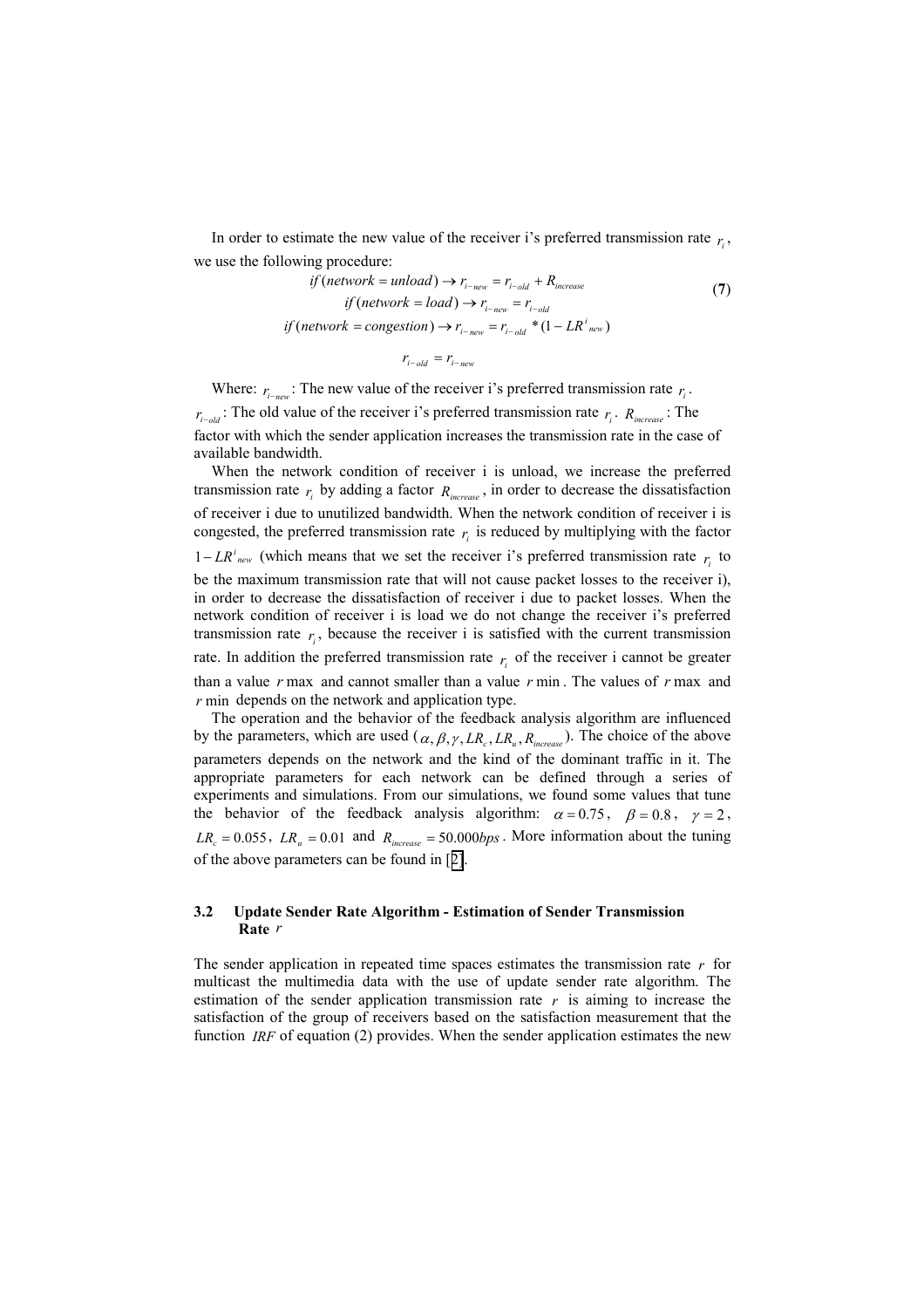transmission rate  $r$  tries to provide to the group of receivers the better satisfaction that the current network conditions can provide.

The update sender rate algorithm is using an Additive Increase Multiplicative Decrease (AIMD) mechanism in order to estimate the new transmission rate  $r$ . This algorithm is similar to the algorithm that the TCP rate control uses ([[19\]](#page-14-0)). We chose an algorithm similar to TCP's rate control algorithm for fairness reasons to the allocation of network resources (like bandwidth), especially during network congestion periods.

When the sender application is estimating the new transmission rate  $r$ , it has three opportunities: (1) To increase the transmission rate by adding a factor,  $R_{\text{increase}}$  ( $r_{\text{inc}}$ ). (2) To keep the previous transmission rate  $(r_{\text{star}})$ . (3) To decrease the transmission rate by multiplying with a factor less that 1,  $R_{decrease}$  ( $r_{der}$ ).

The update sender rate algorithm is selecting as new transmission rate  $r$ , the transmission rate *r* from { $r_{\text{star}}$ ,  $r_{\text{star}}$ ,  $r_{\text{star}}$ } which provides the most satisfaction to the group of receivers, which means the transmission rate *r* from { $r_{\text{incr}}$ ,  $r_{\text{star}}$ ,  $r_{\text{der}}$ } that has the greater *IRF* value. In addition the update sender rate algorithm is updating the old value of the preferred transmission rates of all the receivers in order the feedback analysis algorithm to be aware of the current transmission rate. Here is the summary of the update sender rate algorithm operation:

$$
r_{\text{incr}} = r_{\text{old}} + R_{\text{increase}}
$$
  
\n
$$
r_{\text{stay}} = r_{\text{old}}
$$
  
\n
$$
r_{\text{dcr}} = r_{\text{old}} * R_{\text{decrease}}
$$
  
\n
$$
r_{\text{new}} = \text{MaxIFR}_{r=r_{\text{mer}}, r_{\text{stay}}, r_{\text{dcr}}} [\text{IFR}(r)]
$$
  
\n
$$
\text{receiver} - i_{i=1..n} : r_{i-\text{old}} = r_{\text{new}}
$$
  
\n
$$
r_{\text{old}} = r_{\text{new}}
$$

Where  $r_{\text{max}}$  is the new transmission rate of the sender application, and  $r_{\text{old}}$  is the previous transmission rate of the sender application. In addition the transmission rate  $r_{\text{new}}$  cannot be greater than a value  $r$  max and cannot smaller than a value  $r$  min. The values of *r* max and *r* min depends on the network and application type.

The update sender rate algorithm does not take directly into account the current network condition, during the estimation of new transmission rate  $r_{new}$  for the sender application. The current network conditions are taken directly into account by the feedback analysis algorithm, during the estimation of receivers' preferred transmission rates  $r_i$ . Because the values of the receivers' preferred transmission rates  $r_i$  are involved to the calculation of  $IFR(r)$  the update sender rate algorithm takes indirectly into account the current network conditions. The simulation that we made (Section 4) shows that the approach of update sender rate algorithm to take in account the satisfaction of the receivers directly and to take in account the current network condition indirectly work well.

With the above described procedure the transmission rate of the sender application is always set to the value that satisfy most the group of receivers with the current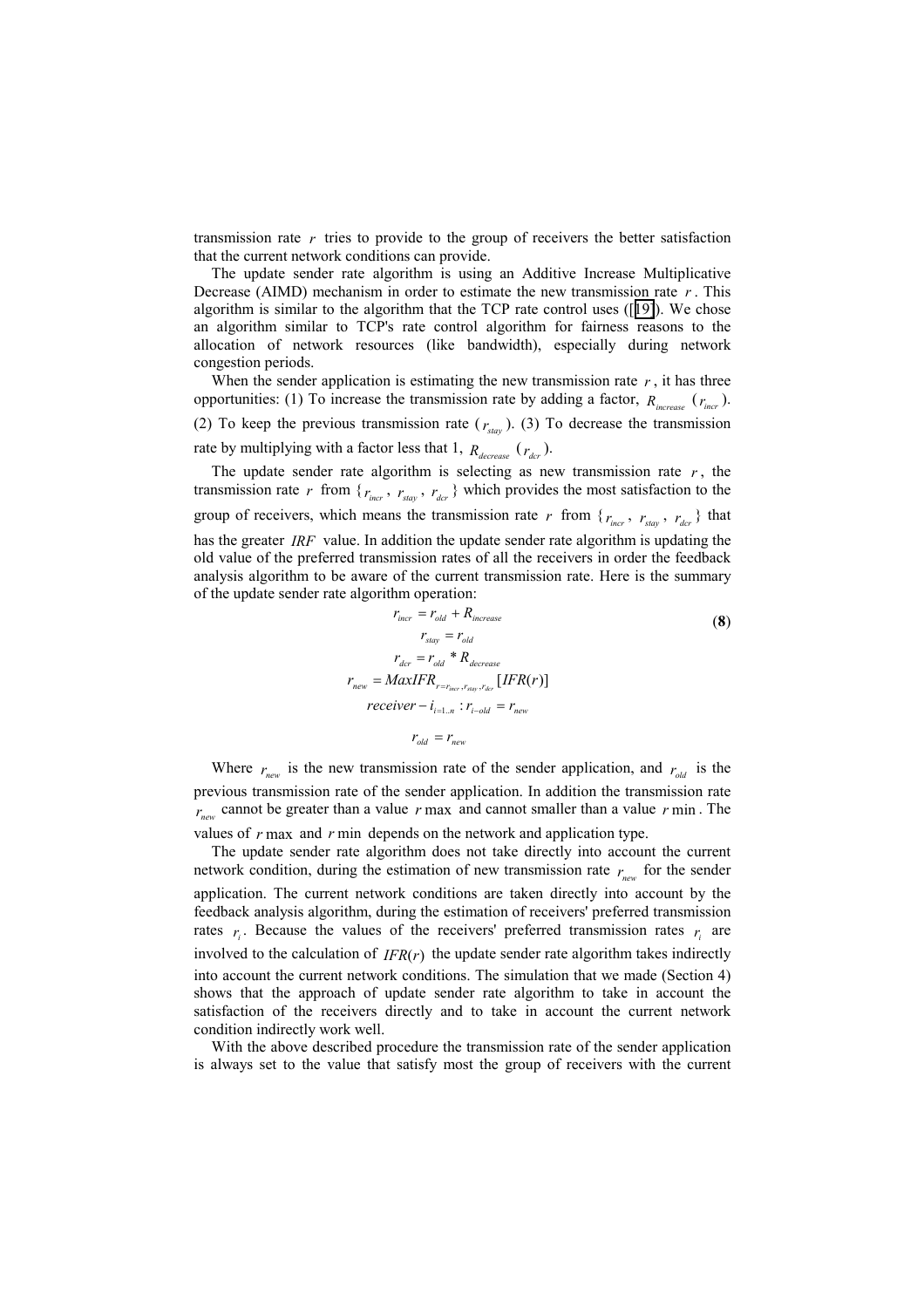network conditions. In our simulations we use the following values for the parameters of the update sender rate algorithm: *r* max = 2.000.000*bps*, *r* min = 200.000*bps*,  $R_{increase} = 50.000bps$  and  $R_{decrease} = 0.75$ .

#### **4 Simulations**

In this section, we present a number of simulations that we made in order to analyze the behavior of the adaptive multicast transmission mechanism. Primary aims of the simulations were the study of adaptive multicast transmission mechanism fairness regarding the group of receivers and mechanism's behavior regarding the dominant traffic model of today's Internet (TCP and UDP traffic). We implemented our mechanism and run simulations in the LBNL network simulator ns-2 ([[12\]\)](#page-14-0). We run three simulations: (1) Multicast transmission of adaptive multimedia in heterogeneous receivers. (2) Multicast transmission of adaptive multimedia in heterogeneous receivers and UDP traffic at the same time. (3) Multicast transmission of adaptive multimedia in heterogeneous receivers and TCP traffic at the same time. During all the simulations we used the following values for the parameters of our algorithms:  $\alpha = 0.75$ ,  $\beta = 0.8$ ,  $\gamma = 2$ ,  $LR_c = 0.055$ ,  $LR_u = 0.01$ ,  $r \text{ max} = 2.000.000bps$ ,  $r \text{ min} = 200.000bps, R_{\text{increase}} = 50.000bps, R_{\text{decrease}} = 0.75 \text{ and } a_i = \frac{1}{n}, i, i = 1...n \text{ where}$ n is the number of the receivers. During our simulations we had 20 receivers.

#### **4.1 Simulation One: Multicast Transmission of Adaptive Multimedia in Heterogeneous Receivers**

In this simulation we investigate the behavior of the adaptive multicast transmission mechanism and its capability to treat with fairness a heterogeneous group of receivers. Figure 2 shows the topology of this simulation. The bandwidth of each link is given to the simulation topology and varies from 0.5 Mbps to 2.0 Mbps. All the links in the simulation topology have delay 10 ms and they use the drop-tail<sup>2</sup> (FIFO) policy to their queue. In addition, all the links in the simulation topology are full duplex. During this simulation, we have one sender application (S) that multicast multimedia data to a group of 20 receivers (R1 to R20) with the use of the adaptive multicast transmission mechanism. Receivers R1 to R10 are connected to router n2 and receivers R11 to R20 are connected to router n3. The receivers transmit RTCP receivers reports with the use of the RTCP adaptive feedback mechanism and the sender application runs the update sender rate algorithm every 1 second. We run this simulation for 100 seconds and the sender application starts transmitting data with transmission rate of 1.5 Mbps.

Figure 3 shows the sender application transmission rate and the values of *IRF* function. When the sender application starts transmitting data with transmission rate 1.5 Mbps all the receivers, except R1, R2, R3, R11 and R12, encounter

-

<sup>2</sup> Drop-tail is the most common queue policy to Internet routers.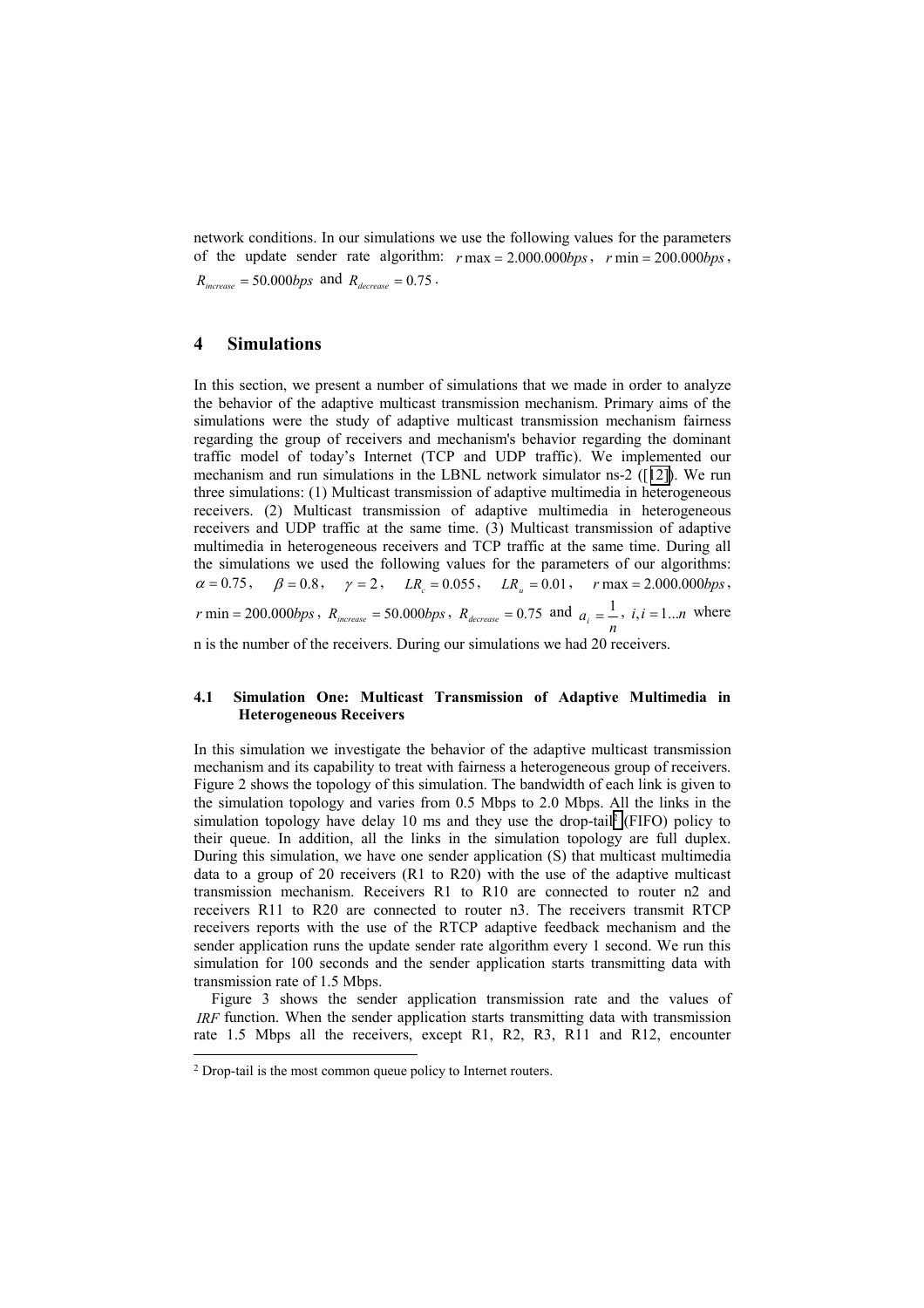dissatisfaction due to packet losses because their available bandwidth is less than 1.5 Mbps. The sender application starts reducing the transmission rate in order to treat with fairness all the receivers. The sender application reduces its transmission rate near to  $0.6$  Mbps ( $5<sup>th</sup>$  second). In this point, the dissatisfaction that the "fast" receivers (for example R1 or R9) encounter due to unutilized bandwidth is more that the dissatisfaction that the "slow" (for example R4 or R12) receivers encounter due to packets losses. The sender application starts increasing the transmission rate in order to treat with fairness all the receivers. At  $15<sup>th</sup>$  second the transmission rate of the sender application is stabilized near to 1.0 Mbps and the sender application keeps this transmission rate until the end of the simulation. At  $15<sup>th</sup>$  second the sender application has found the transmission rate that satisfy most the group of receivers with the current network conditions. In addition from  $15<sup>th</sup>$  second to  $100<sup>th</sup>$  second the value of *IRF* function is stable because the sender application does not change its transmission rate.



**Fig. 2.** Topology of simulation one



**Fig. 3.** Sender application bandwidth and IRF function values of simulation one

The adaptive multicast transmission mechanism behaves well: after some time the sender application finds the transmission rate that satisfy most the group of receivers and keeps that transmission rate while the network conditions are not changed. In addition the value of transmission rate  $($   $\sim$  1.0 Mbps) that satisfy most the group of receivers is the expected due to the fact that the most of the receivers prefer transmission rate of 1.0 Mbps.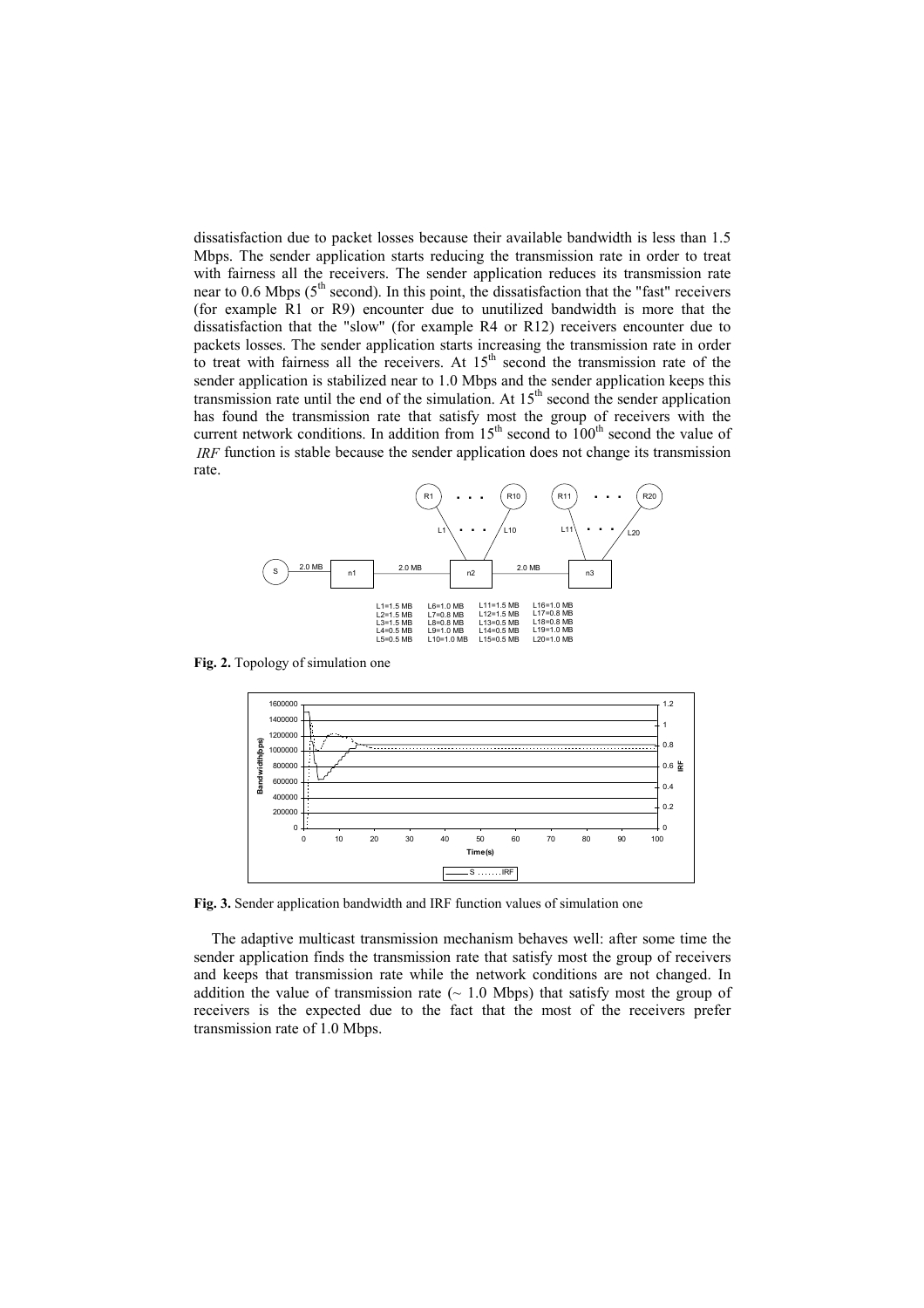#### **4.2 Simulation Two: Multicast Transmission of Adaptive Multimedia in Heterogeneous Receivers and UDP Traffic at the Same Time**

In this simulation, we transmit at the same time multimedia data with the use of the adaptive multicast transmission mechanism and UDP traffic. During this simulation, we investigate the behavior of the adaptive multicast transmission mechanism during network congestion produced by a greedy UDP traffic. Figure 4 shows the topology of this simulation. The topology of this simulation is the same with the topology of simulation one, except for that we have added two nodes A and B connected to router n1 and router n3 respectively. We have again one sender application (S) that multicast multimedia data to a group of 20 receivers (R1 to R20) with the use of the adaptive multicast transmission mechanism. Receivers R1 to R10 are connected to router n2 and receivers R11 to R20 are connected to router n3. In order to produce UDP traffic, we attach to node A, a CBR (Constant Bit Rate) traffic generator (CBR-Source), which transmits data to a CBR-Receiver attached to node B. The CBR-Source produces UDP traffic with constant transmission rate of 1.5 Mbps. The receivers transmit RTCP receivers reports with the use of the RTCP adaptive feedback mechanism and the sender application runs the update sender rate algorithm every 1 second. We run this simulation for 100 seconds and the sender application starts transmitting data with transmission rate of 1.5 Mbps. The CBR-Source starts the transmission of the data at  $30<sup>th</sup>$  second, and stops the transmission of the data at  $70<sup>th</sup>$ second.



**Fig. 4.** Topology of Simulations two

In this simulation the sender application except of treat with fairness the group of receivers, it must share the bandwidth of the congested links between the router n1, n2 and between router n2, n3 with the CBR-Source, when the CBR-Source transmits data. Figure 5 shows the sender application transmission rate, the CBR-Receiver bandwidth and the values of *IRF* function. The sender application finds the transmission rate that satisfies most the group of receivers  $(15<sup>th</sup>$  second) after some instability in the transmission rate. When the transmission of UDP traffic starts (at  $30<sup>th</sup>$  second), congestion occurs to links between the router n1, n2 and between router n2, n3. The receivers prefer smaller transmission rates due to congestion condition, and the sender application reduces its transmission rate near to 0.5Mbps and keeps this transmission rate for the next 40 seconds, during which the transmission of UDP traffic takes place. When the transmission of UDP traffic stops  $(70<sup>th</sup> second)$ , the sender application gradually reserves again the available bandwidth. The value of *IRF* function is stable when the transmission rate of the sender application is stable,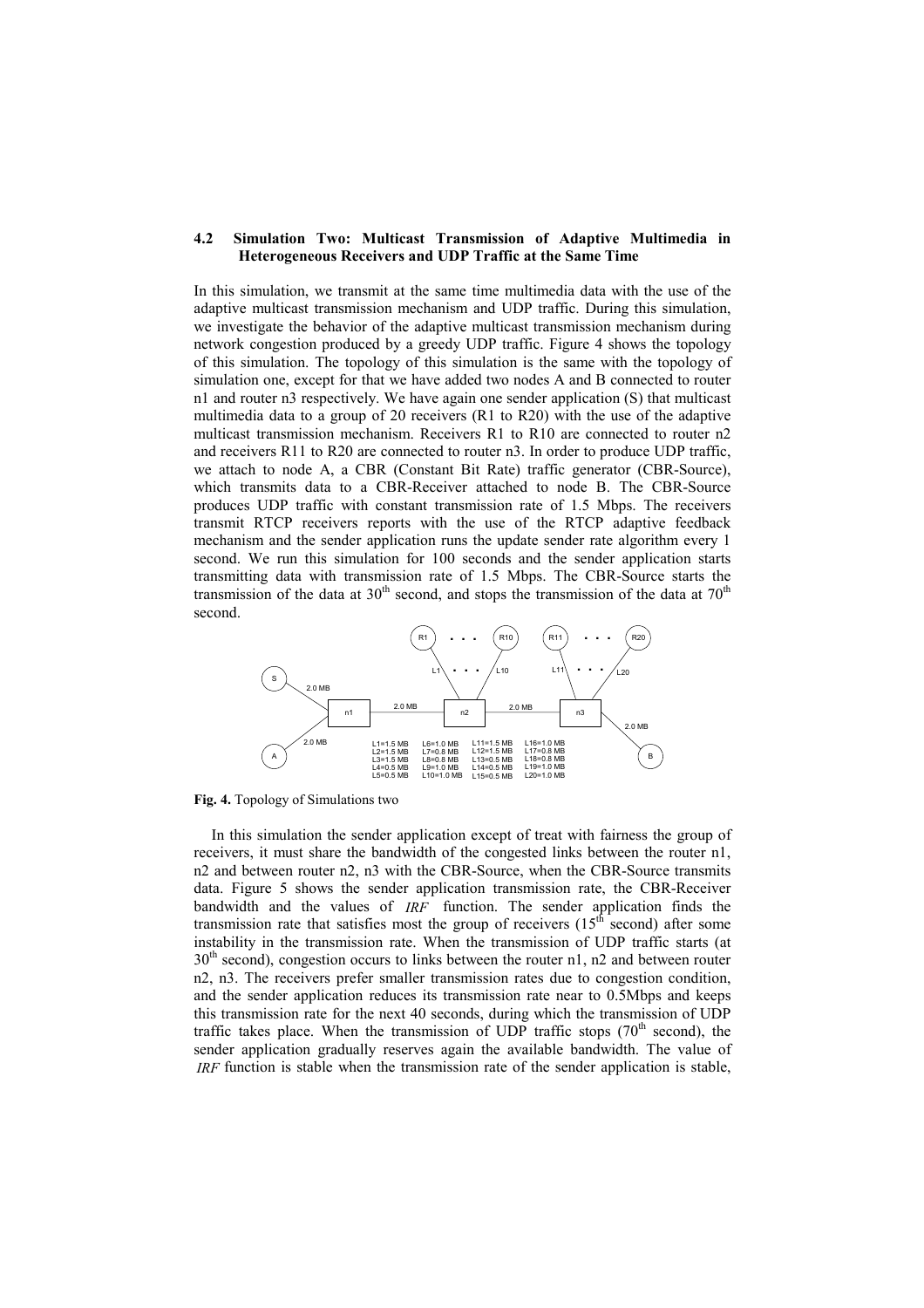and floats between 0.77 and 0.97 when the transmission of UDP traffic takes place. The *IRF* function has higher values, when the transmission of the UDP traffic takes place, because all the receivers encounter packet losses due to congested links between the router n1, n2 and between router n2, n3 and all the receivers are satisfied with the small transmission rate that the sender application selects.



**Fig. 5.** Sender application bandwidth, UDP-Receiver bandwidth and IRF function values of simulation two

It is obvious from Figure 5 that the proposed mechanism has "friendly" behavior to UDP traffic and good behavior during network congestion condition. When the transmission of UDP traffic starts the sender application reduces its transmission rate and when the transmission of UDP traffic stops the sender application reserves again the available bandwidth.

#### **4.3 Simulation Three: Multicast Transmission of Adaptive Multimedia in Heterogeneous Receivers and TCP Traffic at the Same Time**

In this simulation, we transmit at the same time multimedia data with the use of the adaptive multicast transmission mechanism and TCP traffic. During this simulation, we investigate the behavior of adaptive multicast transmission mechanism against TCP traffic. Figure 6 shows the topology of this simulation. The topology of this simulation is the same with the topology of simulation two except for the capacity of some links has changed. We have again one sender application (S) that multicast multimedia data to a group of 20 receivers (R1 to R20) with the use of the adaptive multicast transmission mechanism. Receivers R1 to R10 are connected to router n2 and receivers R11 to R20 are connected to router n3. In order to produce TCP traffic, we connect to node A and B, a FTP server and a FTP client respectively. The FTP server transmits a file to FTP client using "4.3BSD Tahoe TCP" protocol [[19\]](#page-14-0). The receivers transmit RTCP receivers reports with the use of the RTCP adaptive feedback mechanism and the sender application runs the update sender rate algorithm every 1 second. We run this simulation for 100 seconds and the sender application starts transmitting data with transmission rate of 1.5 Mbps. The transmission of the file from the FTP server to FTP client, starts at  $30<sup>th</sup>$  second and stops at  $70<sup>th</sup>$  second.

In this simulation, the sender application except of treat with fairness the group of receivers it must share the bandwidth of the congested links between the router n1, n2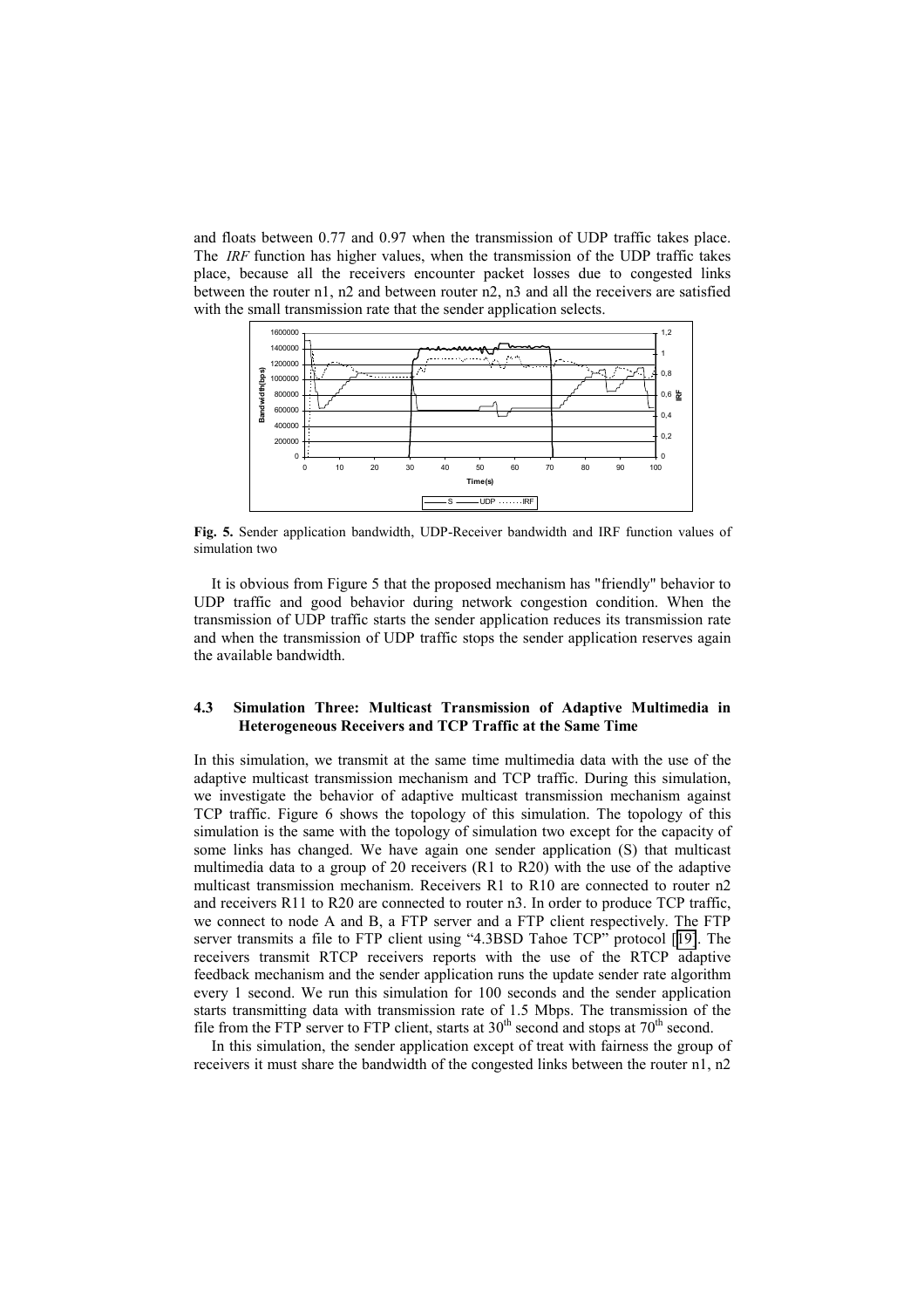and between router n2, n3 with the TCP traffic when the FTP transmission of the file take place. Figure 7 shows the sender application transmission rate, the TCP source bandwidth and the values of *IRF* function. The sender application finds the transmission rate that satisfies most the group of receivers  $(15<sup>th</sup>$  second) after some instability in the transmission rate. When the transmission of TCP source starts (at  $30<sup>th</sup>$  second), congestion occurs to links between the router n1, n2 and between router n2, n3. The receivers prefer smaller transmission rates due to congestion condition, and the sender application releases bandwidth in order the TCP traffic to use it. In contrast with the previous simulation, the sender application does not keep steady its transmission rate during the  $30<sup>th</sup>$  and the  $70<sup>th</sup>$  seconds, when the transmission of TCP traffic takes place. When the transmission of the TCP traffic takes place, the sender application realizes some bandwidth (about 0.3 Mbps) for a while and reserves it again. When the transmission of TCP traffic stops  $(70<sup>th</sup>$  second) the sender application gradually reserves again the available bandwidth. The value of *IRF* function is stable when the transmission rate of the sender application is stable and floats between 0.79 and 0.90 when the transmission of TCP traffic takes place, because the transmission of TCP traffic produce instability to the adaptation mechanism and the sender application changes continually its transmission rate.



**Fig. 6.** Topology of Simulations three



**Fig. 7.** Sender application bandwidth, TCP source bandwidth and IRF function values of simulation three

It is obvious from Figure 7 that the behavior our mechanism to TCP traffic is not so "friendly" as the behavior to UDP traffic. The sender application would have ideal behavior if it reduces its transmission rate and keeps it steady while the transmission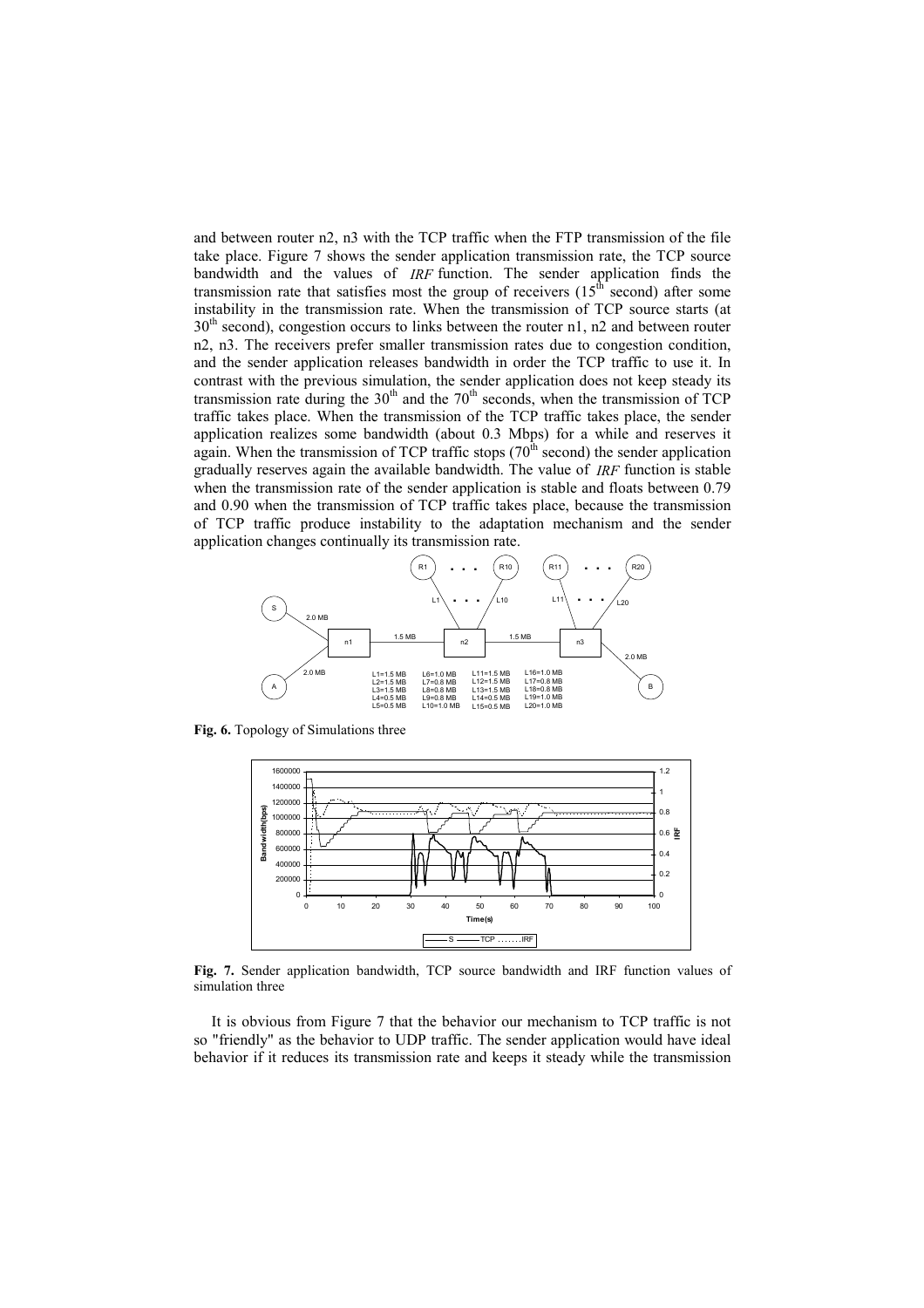<span id="page-13-0"></span>of TCP traffic takes place. Nevertheless, the TCP traffic has transmission rate of more than 0.5 Mbps many times and maximum transmission rate of 0.8Mbps during the simulation, which is good performance for TCP transmission. In addition, the sender application many times realizes bandwidth and provides it to TCP source and in one case (32<sup>nd</sup> second) the sender application realizes 0.3 Mbps of its bandwidth.

# **5 Conclusion - Future Work**

In this paper, we present a mechanism for multicast transmission of adaptive multimedia data in a heterogeneous group of receivers. We are concentrating to the design of a mechanism for monitoring the network condition and estimating the appropriate rate for the transmission of the multimedia data in order to treat with fairness the receivers. In addition, we investigate the behavior of the proposed mechanism against the dominant transport protocols of today's Internet (TCP and UDP). The proposed mechanism uses RTP/RTCP protocols for the transmission of multimedia data. Through a number of simulations, we draw the following conclusions: (1) The proposed mechanism treats with fairness the group of receivers. (2) The proposed mechanism has "friendly" behavior both to UDP and TCP traffic streams.

Our future work includes the improvement of the proposed mechanism's behavior against TCP traffic. In addition we will investigate the behavior of the proposed mechanism during the multicast transmission in very large group of receivers. The multicast transmission in very large group of receivers encounters the feedback implosion problem ([1]). Furthermore, we will investigate the scalability of proposed mechanism and how the proposed mechanism will deal with the feedback implosion problem. Moreover, we plan to extend the proposed mechanism with the use of multicast in multiple streams in order to treat with more fairness a heterogeneous group of receivers.

# **References**

- 1. Bolot, J. C., Turletti, T., Wakeman, I. Scalable feedback control for multicast video distribution in the internet. In Proceedings of SIGCOMM 1994, pages 139--146, London, England, August 1994. ACM SIGCOMM.
- 2. Bouras, Ch., Gkamas, A., Streaming Multimedia Data With Adaptive QoS Characteristics, Protocols for Multimedia Systems 2000, Cracow, Poland, October 22-25, 2000, pp 129- 139.
- 3. Busse, I., Deffner, B., Schulzrinne, H. Dynamic QoS control of multimedia applications based on RTP, Computer Communications, Jan. 1996.
- 4. Chang Y.C., Messerschmitt D., Adaptive layered video coding for multi-time scale bandwidth fluctuations, submitted to IEEE Journal on Selected Areas in Communications.
- 5. Cheung, S. Y., Ammar, M., Xue, L. On the Use of Destination Set Grouping to Improve Fariness in Multicast Video Distribution, In proceedings of INFOCOM 96, March 1996, San Fransisco. Georgia Tech, College of Computing, Technical Report GIT-CC-95-25 July 1995.